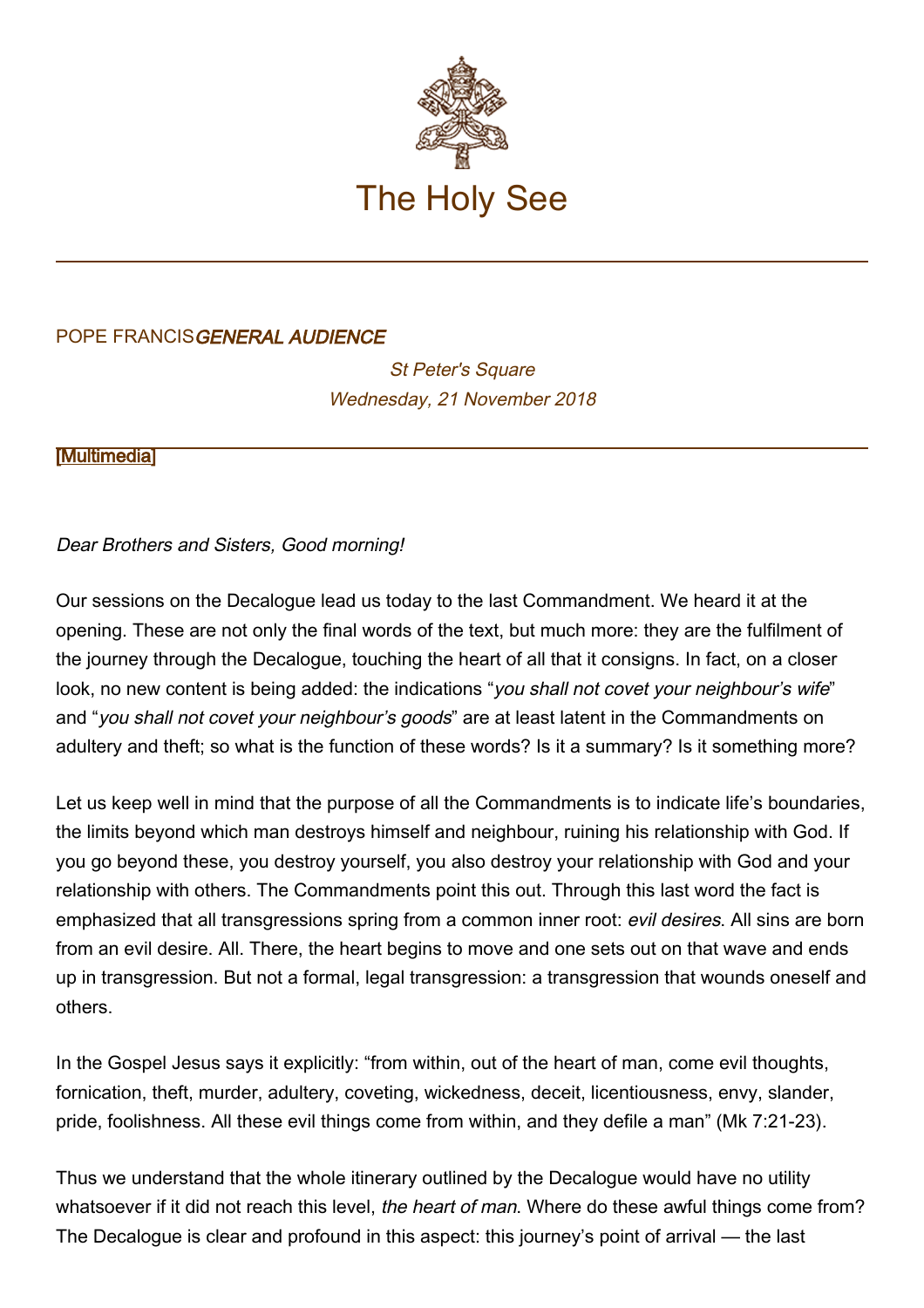Commandment — is the heart, and if this, if the heart is not liberated, the rest serves little purpose. This is the challenge: to liberate the heart from all these evil and awful things. God's precepts can be reduced to being no more than the lovely facade of a life that nevertheless continues to be an existence of slaves, not of children. Often, something unsightly and unresolved is hidden behind the pharisaic mask of suffocating propriety.

We must instead allow ourselves to be unmasked by these Commandments on desire, so they may show us our poverty, in order to lead us to a holy humiliation. Each of us can ask ourselves: which awful desires do I most often feel? Envy, greed, gossip? All these things that come to me from inside. We each can ask ourselves this and it will do us good. Man needs this blessed humiliation: by which he discovers he cannot free himself on his own, which is why he cries out to God in order to be saved. Paul explains it in an unparalleled way, referring precisely to the Commandment you shall not covet (Rom 7:7-24).

It is vain to think we can correct ourselves without the gift of the Holy Spirit. It is vain to think we can purify our heart through a tremendous effort of our own will: this is not possible. We must open ourselves to the relationship with God, in truth and in freedom: only in this way can our efforts bear fruit, because the Holy Spirit is there to carry us forward.

The task of Biblical Law is not to delude man that literal obedience leads him to a contrived but unreachable salvation. The Law's task is to lead man to his truth, or to his poverty, which becomes the authentic opening and personal opening to God's mercy, which transforms us and renews us. God is the only one able to renew our heart, provided we open our heart to him: it is the sole condition. He does everything but we must open our heart to him.

The final words of the Decalogue teach everyone to acknowledge that we are beggars; they help us to face the turmoil of our heart, in order to stop living selfishly and to become poor in spirit, authentic in the sight of God, allowing ourselves to be redeemed by the Son and to be tempered by the Holy Spirit. The Holy Spirit is the teacher who guides us: let us allow ourselves to be helped. We are beggars, let us ask for this grace.

"Blessed are the poor in spirit, for theirs is the kingdom of heaven" (Mt 5:3). Yes, blessed are those who stop deluding themselves into believing that they can save themselves from their own weaknesses without God's mercy which alone can heal. Only God's mercy can heal hearts. Blessed are those who recognize their evil desires and who, with a contrite and humbled heart, stand before God and others not as righteous but as sinners. What Peter said to the Lord is beautiful: "Depart from me, Lord, for I am a sinful man". This is a beautiful prayer: "Depart from me, Lord, for I am a sinful man".

They are the ones who know how to have compassion, who know how to have mercy for others because they experience it themselves.